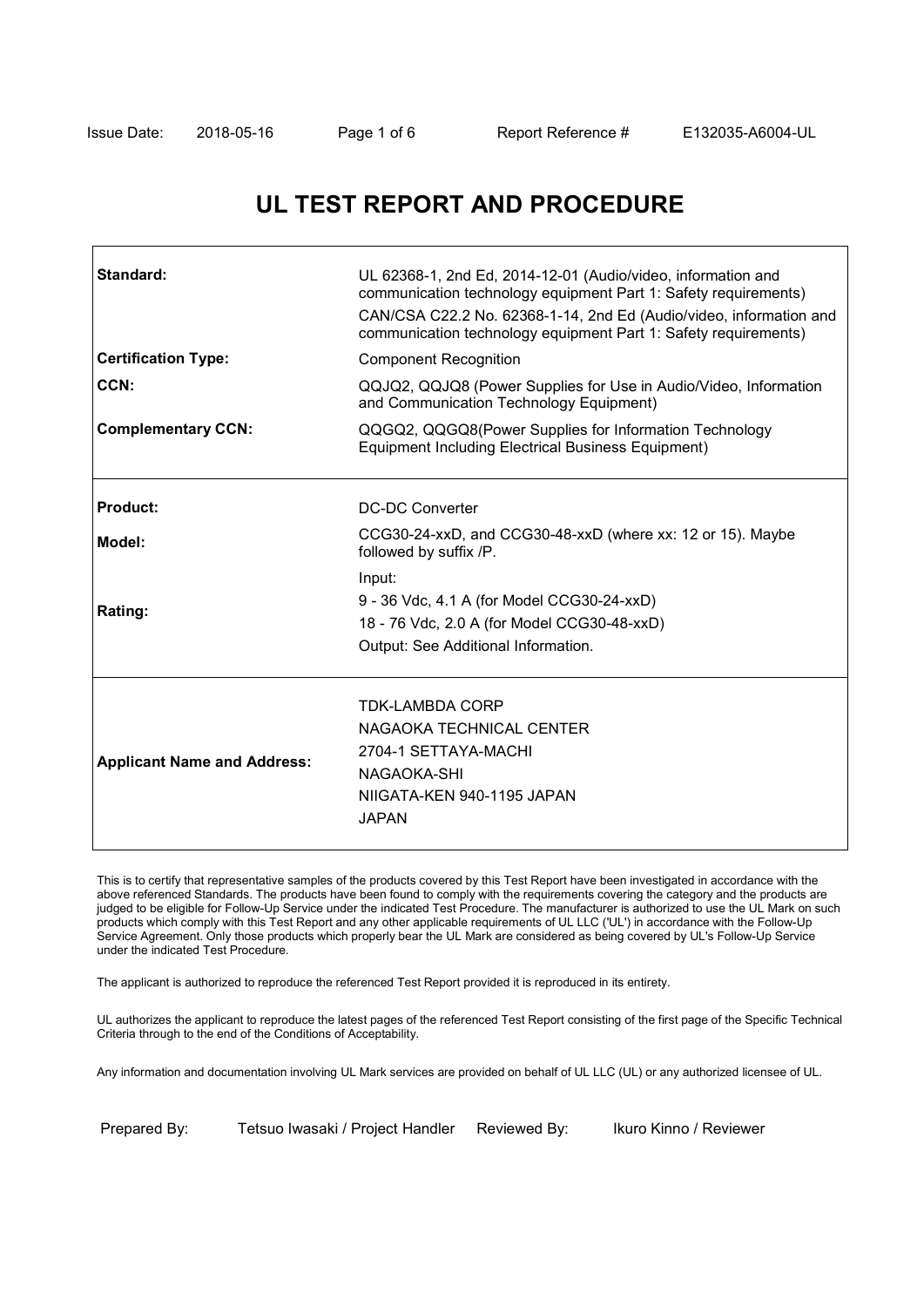#### **Supporting Documentation**

The following documents located at the beginning of this Procedure supplement the requirements of this Test Report:

A. Authorization - The Authorization page may include additional Factory Identification Code markings.

B. Generic Inspection Instructions -

- i. Part AC details important information which may be applicable to products covered by this Procedure. Products described in this Test Report must comply with any applicable items listed unless otherwise stated in the body of this Test Report.
- ii. Part AE details any requirements which may be applicable to all products covered by this Procedure. Products described in this Test Report must comply with any applicable items listed unless otherwise stated in the body of each Test Report.
- iii. Part AF details the requirements for the UL Certification Mark which is not controlled by the technical standard used to investigate these products. Products are permitted to bear only the Certification Mark(s) corresponding to the countries for which it is certified, as indicated in each Test Report.

## **Product Description**

These units are component "DC/DC Converter" with dual outputs.

Output ratings, see Additional Information.

## **Model Differences**

The differences between Models CCG30-24-xxD and CCG30-48-xxD, with or without suffix /P, are as follow.

Each model is identical, except for model designation, input/output rating, Transformer (T2), and some minor secondary side components.

xx: output voltage 12 or 15.

Model with suffix /P: Positive logic on/off control.

Model without suffix /P: Negative logic on/off control.

| Classification of use by:                                                                        | <b>Skilled Person</b>                  |
|--------------------------------------------------------------------------------------------------|----------------------------------------|
| <b>Supply Connection:</b>                                                                        | External Circuit - not Mains connected |
|                                                                                                  | ES <sub>2</sub>                        |
| Supply % Tolerance:                                                                              | None                                   |
| Supply Connection - Type:                                                                        | Other: Soldering to PCB                |
| Considered current rating of protective device as part<br>of building or equipment installation: | -- A:                                  |
| Equipment mobility:                                                                              | for building-in                        |
| Over voltage category (OVC):                                                                     | OVC II                                 |
| Class of equipment:                                                                              | Not classified                         |
| Access Location:                                                                                 | N/A                                    |
| Pollution degree (PD):                                                                           | PD <sub>2</sub>                        |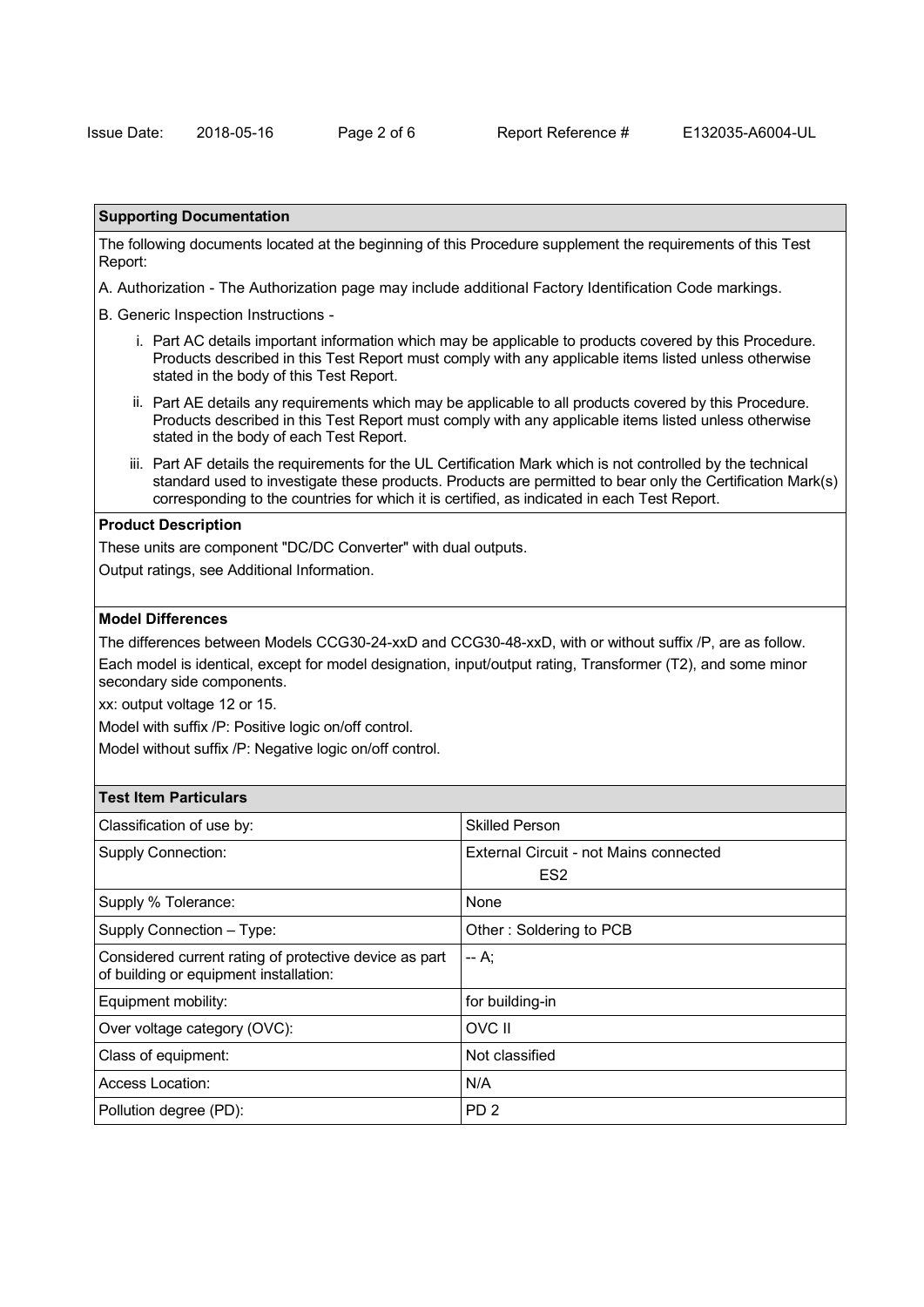| Manufacturer's specified maximum operating ambient: | 60℃ to 85°C, and 110°C at Case (Refer to Enclosure<br>id. 7-01.) |
|-----------------------------------------------------|------------------------------------------------------------------|
| IP protection class:                                | IPX0                                                             |
| Power Systems:                                      | N/A                                                              |
| Altitude during operation (m):                      | Up to 5000 m                                                     |
| Altitude of test laboratory (m):                    | Approximately 10 to 20 m                                         |
| Mass of equipment (kg):                             | 20 <sub>g</sub>                                                  |

#### **Technical Considerations**

The product was submitted and evaluated for use at the maximum ambient temperature (Tma) permitted by the manufacturer's specification of : 60°C to 85°C, and 110°C at Case (Refer to Enclosure id. 7-01.)

# **Engineer Conditions of Acceptability**

For use only in or with complete equipment where the acceptability of the combination is determined by UL LLC. When installed in an end-product, consideration must be given to the following:

- The following output circuits are at ES3 energy levels : All model's output circuits.
- The following output circuits are at PS2 energy levels : Output of all models.
- · The investigated Pollution Degree is:
- : 2
- · The following end-product enclosures are required: : Electrical
- Unit intended for building-in and supplied ES1/SELV or ES2/Hazardous Voltage power from secondary circuit which is isolated from primary circuit by double or reinforced insulation.
- · Only functional insulation provided between input/output circuits, which complies with electric strength test at 1500Vdc.
- · During the tests, following external fuse was provided. For model CCG30-24-xxD: SOC Corp., Type DC86V11CT, Rated 86Vdc, 10 A (UL Listed). For model CCG30-48-xxD: SOC Corp., Type DC86V11CT, Rated 86Vdc, 6.3 A (UL Listed).
- · Metal case is floating. The separation between metal case and internal parts at hazardous voltage (maximum working voltage of: 167 Vpk) has not been evaluated as any type of insulation.
- The following secondary output circuits are Not SELV: All models' output circuits
- The following secondary output circuits are at non-hazardous energy levels: Output of all models.

# **Additional Information**

Rated Output:

+12Vdc and -12Vdc, 1.25A respectively (total 30.0W) for CCG30-24-12D and CCG30-48-12D.

+15Vdc and -15Vdc, 1.0A respectively (total 30.0W) for CCG30-24-15D and CCG30-48-15D.

See Enclosure id.7-01 for Output Derating Specification.

Unless otherwise stated, model CCG30-48-xxD was used for test purposes and is considered representative of entire series.

### **Additional Standards**

The product fulfills the requirements of: UL 60950-1, 2nd Ed, Revised October 14, 2014, CSA CAN/CSA-C22.2 NO. 60950-1 2nd Ed, Revised October 14, 2014

#### **Markings and Instructions**